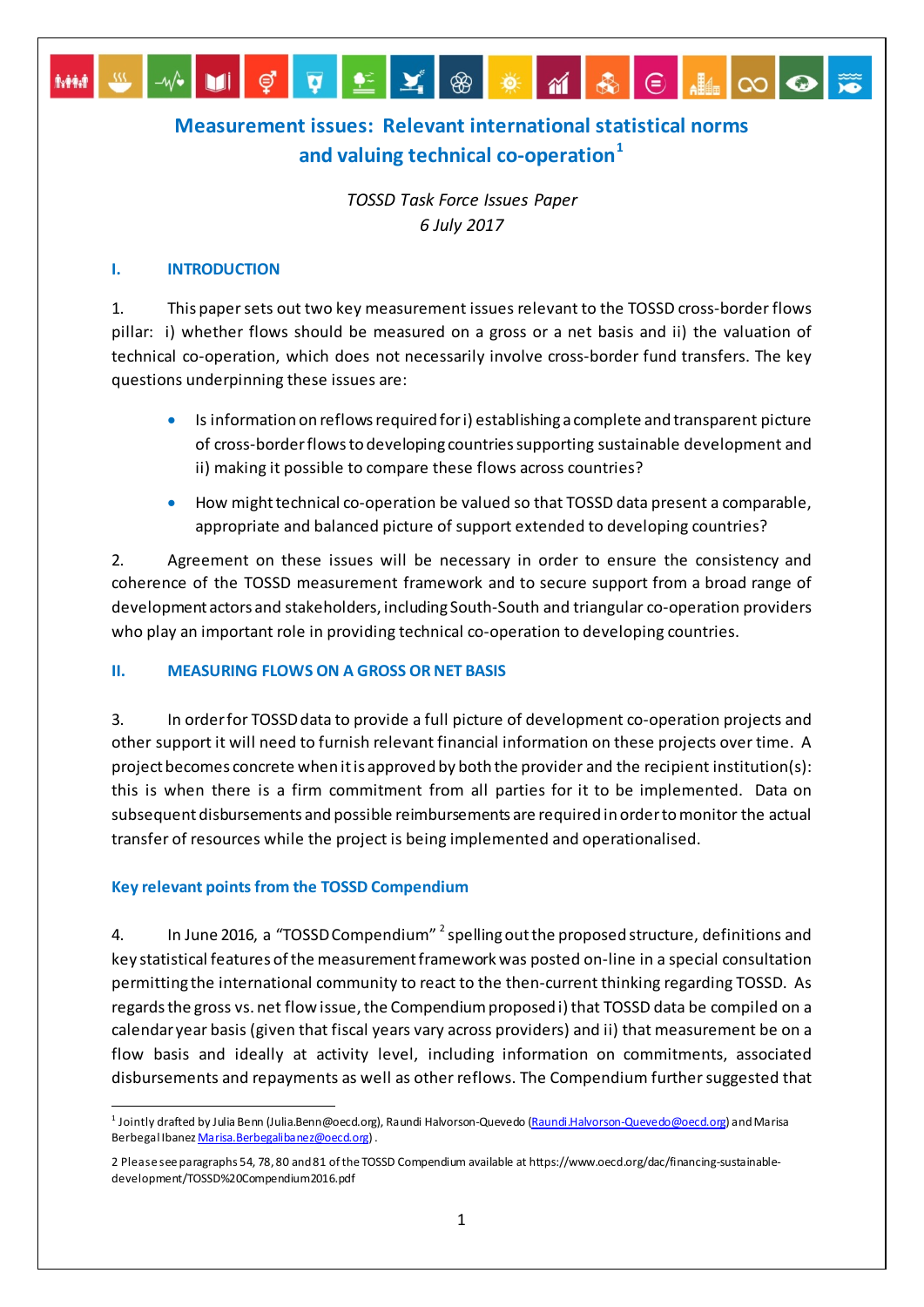TOSSD headline figures be presented on a gross disbursement basis in order to reflect the totality of resource inflows at developing country level – but that information on reflows (including repayments of loans, repatriation of capital and occasionally recoveries on grants) would be collected over time for transparency purposes and presented separately.

5. The TOSSD Compendium posed the following question to the international community:

*Would the "gross" basis be the most appropriate for publishing TOSSD data, supplemented by information on reflows for transparency purposes?*

### **Reactions and feedback from the international community**

6. Seven of the nine countries/institutions responding to this question advocated using "net" flows as the main measure for TOSSD flows. One country supported publishing data on gross flows supplemented by information on reflows, while another opposed collecting information on reflows and dividends.

#### **Issue for discussion**

TOSSD Task Force members are invited to express their views regarding the following question:

*The international community has signalled broad support for collecting and publishing information on TOSSD on a net basis, showing both disbursements and reflows. What is your view on this matter?* 

## **III. MEASURING TECHNICAL CO-OPERATION**

7. Technical co-operation can take the form of a resource flow crossing borders if it is included in a project financing arrangement. Far more frequently, however, technical co-operation is provided in the form of consultants or experts whose salaries are paid by a provider country and in which case there is no financial flow visible to the developing country. Establishing an agreed methodology to measure the "cost" of providing this type of technical co-operation (e.g. salaries) is essential since it is a widely used modality of development co-operation and, in the case of some providers, represents the bulk of their support to developing countries. Providers beyond the Development Assistance Committee (DAC) membership have reasonably argued that the current methodology used in DAC statistics does not present a balanced and appropriate picture as it does not reflect price level differences(and therefore the relative purchasing power of currencies) across different provider countries. For example, why does a European consultant in Bolivia count for much more development co-operation than an Argentinian consultant or seconded public servant?

8. In the OECD DAC statistical system, technical co-operation covers both project-type interventions (projects generally aimed at the transfer of technical and managerial skills or of technology for the purpose of building up national capacity in developing countries) and the free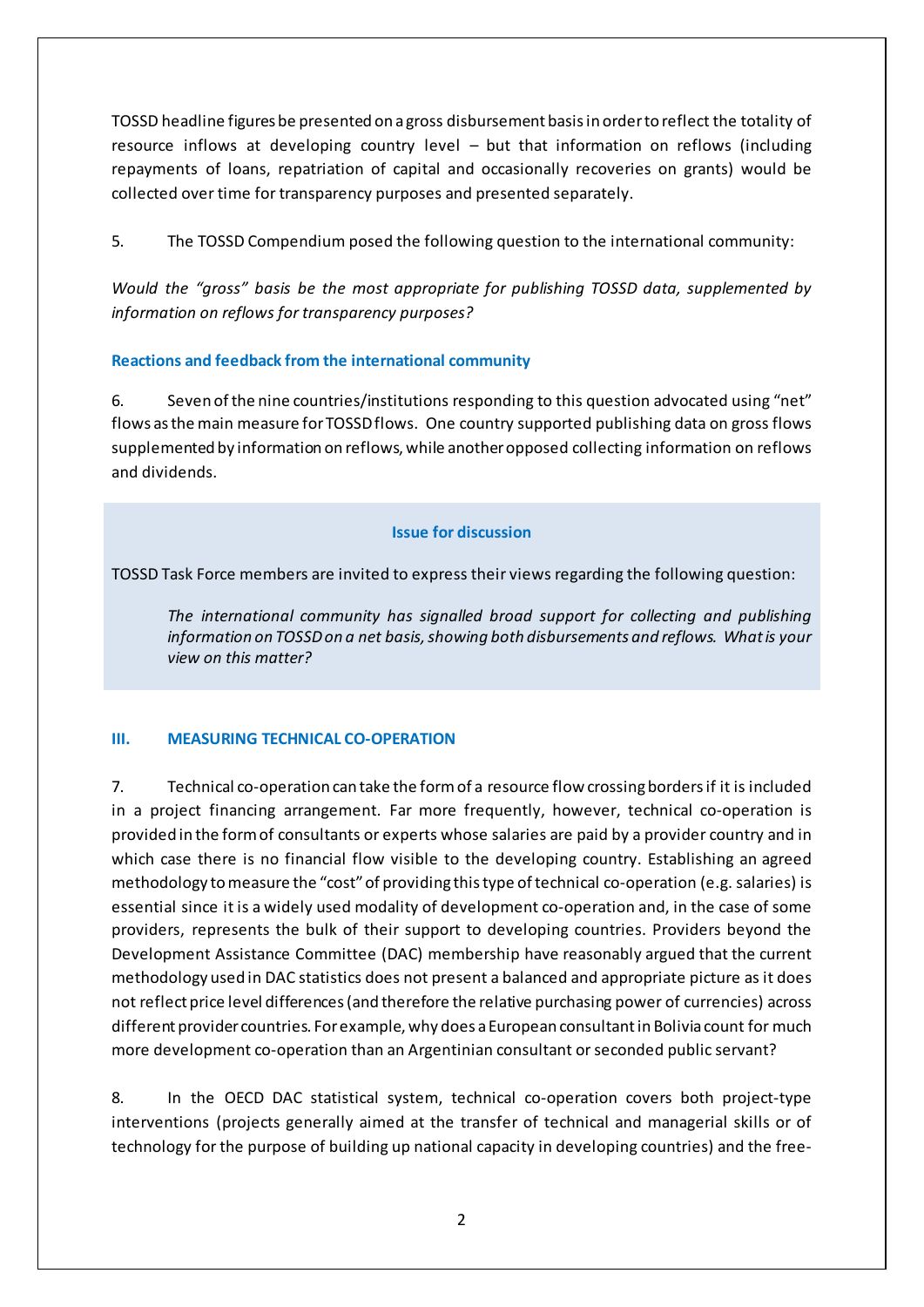standing provision of know-how in the form of experts, personnel, training and research, and of scholarships.<sup>[\[1\]](#page-2-0)</sup>

## **Key relevant points from the TOSSD Compendium**

9. The Compendium recognised the importance of having comparable data regarding technical  $co$ -operation supplied by different providers<sup>[3](#page-2-1)</sup>, and therefore proposed applying the Purchasing Power Parity (PPP) methodology when measuring these resources. The PPP conversion factor is defined as "the number of units of a country's currency required to buy the same amount of goods and services in the domestic market as a U.S. dollar could buy in the United States" (World Bank,  $2005$ <sup>[4](#page-2-2)</sup>. Applying PPP in the context of international co-operation would enable technical cooperation contributions to be valued on a comparable basis.

10. The Compendium further suggested that the PPP conversion factor be applied by the institutions collecting and publishing the data using an automated procedure. From a technical point of view,thisisfeasible and does not present a reporting burden for either the institutions reporting or the institution collecting and publishing the data. PPP-converted TOSSD would facilitate a more judicious and balanced measure of cross-border technical co-operation support. It would thus complement the USD value of the TOSSD flow.

11. In the context of the TOSSD consultation, the following question was posed to the international community:

*Should differences in price levels between countries be factored into TOSSD data in order to provide a more judicious and comparable measure of resources? Should the PPP conversion factor be applied to all TOSSD modalities, or possibly just to parts of it (e.g. technical co-operation, aid in-kind)?*

## **Reactions and feedback from the international community**

12. Out of 12 organisations/countries that provided feedback on the TOSSD Compendium regarding this question, eight were in favour of the use of the PPP measurement methodology. Three of them were in favour of applying it to all modalities of co-operation, and two of having both USD equivalents and PPP equivalents presented in parallel in the measurement framework.Only two countries opposed the use of PPP, arguing it could present a distorted picture. Moreover, one organisation proposed having separate measures, one for cross-border financial flows and one for cross-border resource flows through technical co-operation. One organisation further suggested bringing providers from the South into the discussion.

<span id="page-2-2"></span> $4$  URL

1

<span id="page-2-0"></span><sup>[1]</sup> See paragraphs 173 and 174 of OECD DAC statistical converged reporting directives available a[t http://www.oecd.org/dac/financing](http://www.oecd.org/dac/financing-sustainable-development/development-finance-standards/DCDDAC(2016)3FINAL.pdf)[sustainable-development/development-finance-standards/DCDDAC\(2016\)3FINAL.pdf](http://www.oecd.org/dac/financing-sustainable-development/development-finance-standards/DCDDAC(2016)3FINAL.pdf)

<span id="page-2-1"></span><sup>3</sup> See paragraphs 96-100 of the TOSSD Compendium.

[http://databank.worldbank.org/data/Views/Metadata/MetadataWidget.aspx?Name=2005%20PPP%20conversion%20factor,%20GDP%20\(](http://databank.worldbank.org/data/Views/Metadata/MetadataWidget.aspx?Name=2005%20PPP%20conversion%20factor,%20GDP%20(LCU%20per%20international%20$)&Code=PA.NUS.PPP.05&Type=S&ReqType=Metadata&ddlSelectedValue=MDG&ReportID=50247&ReportType=Table%20) [LCU%20per%20international%20\\$\)&Code=PA.NUS.PPP.05&Type=S&ReqType=Metadata&ddlSelectedValue=MDG&ReportID=50247&Repo](http://databank.worldbank.org/data/Views/Metadata/MetadataWidget.aspx?Name=2005%20PPP%20conversion%20factor,%20GDP%20(LCU%20per%20international%20$)&Code=PA.NUS.PPP.05&Type=S&ReqType=Metadata&ddlSelectedValue=MDG&ReportID=50247&ReportType=Table%20) [rtType=Table](http://databank.worldbank.org/data/Views/Metadata/MetadataWidget.aspx?Name=2005%20PPP%20conversion%20factor,%20GDP%20(LCU%20per%20international%20$)&Code=PA.NUS.PPP.05&Type=S&ReqType=Metadata&ddlSelectedValue=MDG&ReportID=50247&ReportType=Table%20) (accessed 29 June 2017)